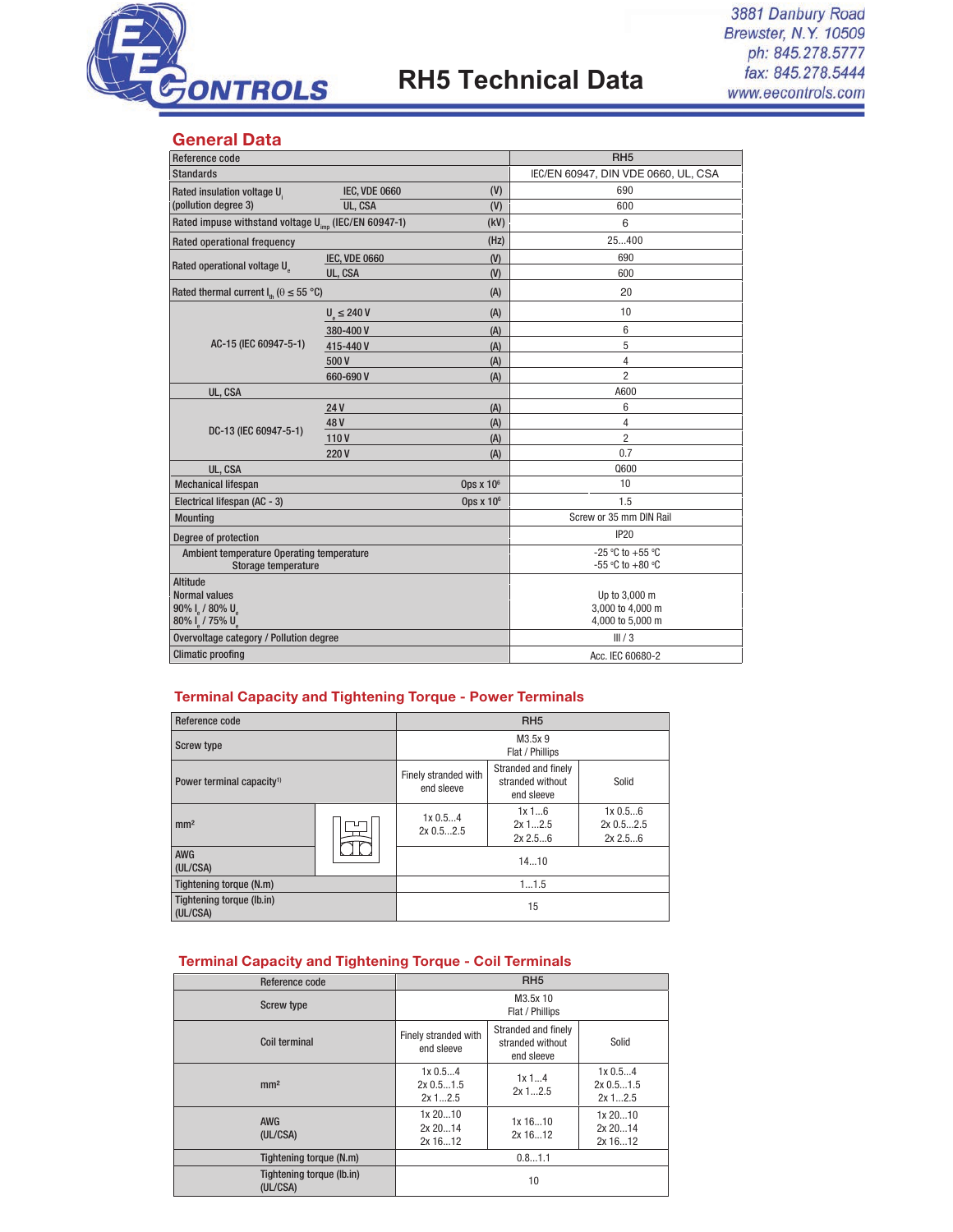

# **RH5 Technical Data**

### Control Circuit - Alternating Current (AC)

| Reference code                                                                                  |                                         |       | RH <sub>5</sub>          |
|-------------------------------------------------------------------------------------------------|-----------------------------------------|-------|--------------------------|
| Rated insulation voltage U.                                                                     | <b>IEC/VDE 0660</b>                     | (V)   | 1,000                    |
| (pollution degree 3)                                                                            | UL, CSA                                 | (V)   | 600                      |
| Coils rated voltage 50 Hz                                                                       |                                         | (V)   | 10550                    |
| Coils rated voltage 60 Hz                                                                       |                                         | (V)   | 12660                    |
| Coils rated voltage 50/60 Hz                                                                    |                                         | (V)   | 12660                    |
| <b>Coils rated voltage</b>                                                                      |                                         |       |                          |
| <b>Coil operating limits</b>                                                                    |                                         | (xUs) | 0.851.1                  |
| Coil 60 Hz                                                                                      | Pick up                                 | (xUs) | 0.40.76                  |
|                                                                                                 | Drop out                                | (xUs) | 0.250.65                 |
|                                                                                                 | Pick up                                 | (xUs) | 0.50.8                   |
| Coil 50/60 Hz                                                                                   | Drop out                                | (xUs) | 0.20.6                   |
| Average consumption                                                                             |                                         |       | 1.0 x Us coil cold state |
| <b>Magnetic circuit closed</b><br>(NA)<br>Coil 60 Hz<br><b>Magnetic circuit closing</b><br>(NA) |                                         |       | 5.59.3                   |
|                                                                                                 |                                         | 70    |                          |
|                                                                                                 | <b>Magnetic circuit closed</b>          | (NA)  | 47.2                     |
| Coil 50/60 Hz                                                                                   | <b>Magnetic circuit closing</b><br>(NA) | 69.5  |                          |
|                                                                                                 | <b>Closing NO contacts</b>              | (ms)  | 820                      |
| Average time                                                                                    | <b>Opening NO contacts</b>              | (ms)  | 613                      |

### Control Circuit - Direct Current (DC)

| Reference code               |                                 |       | RH <sub>5</sub>          |
|------------------------------|---------------------------------|-------|--------------------------|
| Coil type                    |                                 |       | Conventional             |
| Rated insulation voltage U.  | <b>IEC/VDE 0660</b>             | (     | 1.000                    |
| (pollution degree 3)         | UL, CSA                         | (V)   | 600                      |
| <b>Standard voltages</b>     |                                 | (V)   | 12440                    |
| <b>Coil operating limits</b> |                                 | (xUs) | 0.851.1                  |
|                              | Pick up                         | (xUs) | 0.40.7                   |
|                              | Drop out                        | (xUs) | 0.150.4                  |
| <b>Power consumption</b>     |                                 |       | 1.0 x Us coil cold state |
|                              | <b>Magnetic circuit closed</b>  | (W)   | 3.89.0                   |
|                              | <b>Magnetic circuit closing</b> | (W)   | 3.89.0                   |
|                              | <b>Closing NO contacts</b>      | (ms)  | 3545                     |
| <b>Operation time</b>        | <b>Opening NO contacts</b>      | (ms)  | 712                      |

#### Mounting Position